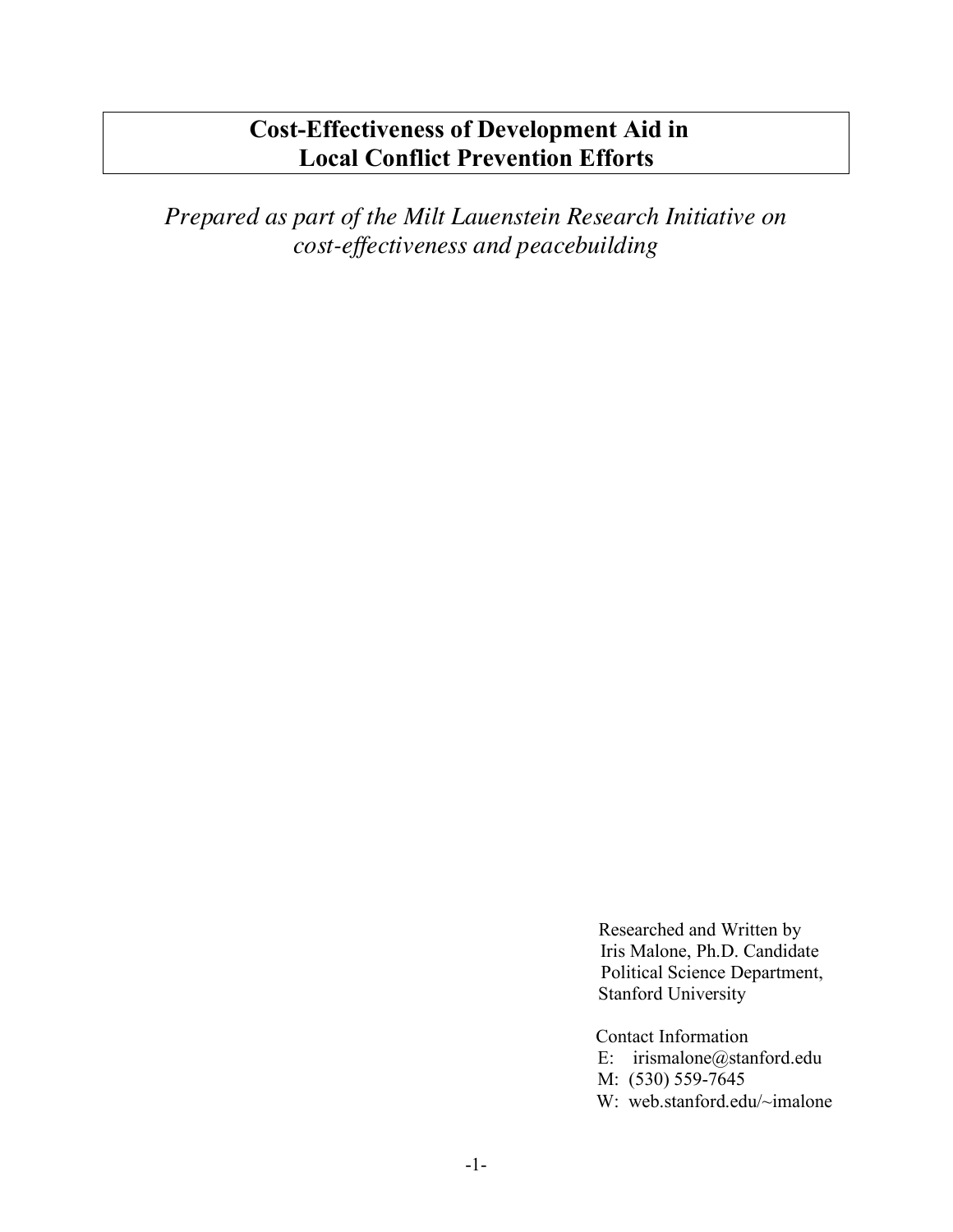# **Cost-Effectiveness of Development Aid in Local Conflict Prevention Efforts**

#### **Key Highlights**

- Development aid is most cost-effective in preventing ethno-nationalist conflicts
- Development aid is not cost-effective and sometimes even counterproductive in preventing leftist and religious conflict
- In general, development aid is more cost-effective in ethno-nationalist conflict prevention in urban, rich environments rather than in rural, poor environments
- Two key factors that substantively moderate the cost-effectiveness of aid on local conflict prevention are (1) the number of armed groups and (2) whether a country has historically experienced conflict

## **1 Introduction**

 $\overline{a}$ 

This report assesses under what conditions development aid is most cost-effective in peacebuilding efforts, defined here as conflict prevention.1 Despite over \$140 billion spent in Official Development Assistance in 2016, policy-makers have had little systematic evidence to rely on when deciding where development assistance or any other activities to promote peace will do the most good.<sup>2</sup> This report offers one of the first in-depth studies about the costeffectiveness of one such instrument development aid on preventing intrastate conflict. The results reveal that development aid has different effects on conflict prevention depending on when and where it is used.

## **2 Debate over Aid and Conflict**

Understanding where development aid stands to do the most good is important to both public and private actors working on this issue. Public officials at non-governmental organizations like the World Bank or government agencies like the United States Agency for International Development must make important strategic decisions about where to allocate their limited resources based on their beliefs about where these funds will be most effective. Similarly, private philanthropists, like the Bill and Melinda Gates Foundation, want to use their endowments in a

This report was prepared as part of the Milt Lauenstein research initiative on cost-effectiveness and peacebuilding by Iris Malone in July 2018. The author graciously acknowledges financial support from Milt Lauenstein in creating the armed conflict dataset used in this report.

**<sup>1</sup>** Development aid in this context is defined as financial assistance administered by outside states and/or multilateral institutions aimed at improving the economic welfare of individuals within developing countries. For more information, see "Official development assistance – definition and coverage." OECD. 2017. < http://www.oecd.org/dac/stats/officialdevelopmentassistancedefinitionandcoverage.htm>

<sup>&</sup>lt;sup>2</sup> Development assistance is foreign aid administered by outside states and/or multilateral institutions aimed at improving the economic welfare and development of individuals within developing countries.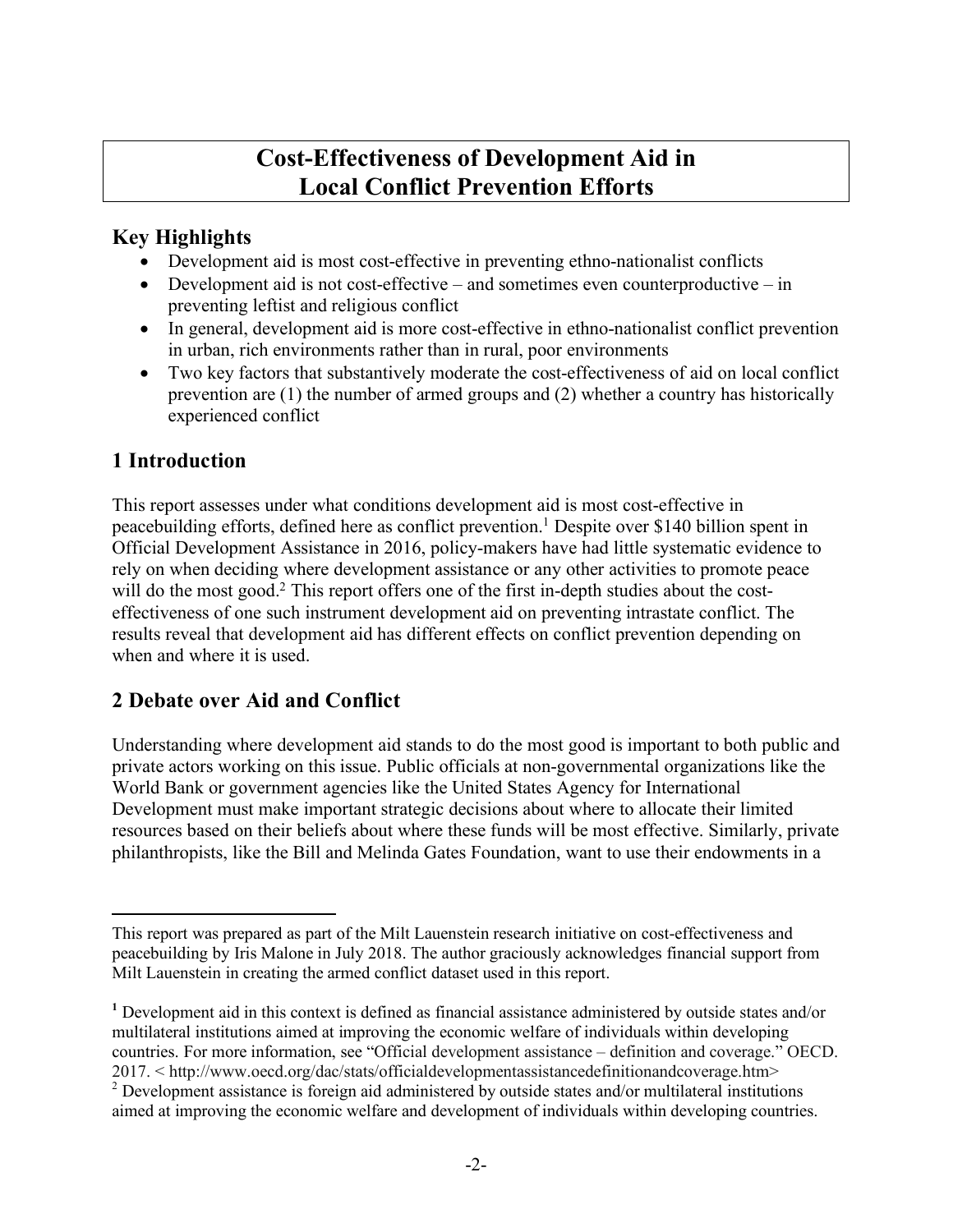sound and responsible manner, but this intrinsically requires an understanding of where development aid will have the greatest effect.

Despite the importance of this question, scholars and think tanks have long debated whether development assistance is effective in preventing conflict and, if so, under what conditions. Some analyses find that increasing development assistance helps prevent conflict by providing economic opportunities to locals and reducing the need to fight.<sup>3,4</sup> Other analyses find the opposite: increasing development assistance is correlated with an increased likelihood of conflict because it provides armed actors the resources to keep fighting.<sup>5,6</sup>

There are three limitations to current research on development aid and conflict. First, while this literature can inform policy debates about the *effectiveness* of development aid, it says little about the *cost-effectiveness* of development aid. Funneling more money into development project may eventually yield returns, but at what cost? Public and private officials often treat development assistance as an investment so that an area will grow and prosper. As such, these actors have incentives to make sure they see a return on their investment or  $-\text{in}$ other words - get the most "bang for their buck."7

However, once an assistance project starts, it can be hard to change direction. Actors in this field may have a vested interest in maintaining assistance flows for a particular region or project in order to preserve their own jobs. As such, improving policy understanding about where to *initially* target these efforts can pre-empt some of these long-term problems.<sup>8</sup>

Second, this research draws its conclusions based on country-level aid flows. This masks subnational variation across regions, obscuring under what environmental conditions aid flows are more cost-effective than others. Drawing inferences about development assistance in local areas based on national trends risks under- or over-estimating its cost-effectiveness if the two environments do not look the same. This can then guide inappropriate policy recommendations such as dedicating development assistance to conflict prevention and instead exacerbating the dilemma.

Finally, this research does not differentiate between different types of conflict. Each conflict originates in a set of different grievances, environments, and political circumstances. If ethno-

 $\overline{a}$ 

<sup>&</sup>lt;sup>3</sup> Nielsen, Richard A., Michael G. Findley, Zachary S. Davis, Tara Candland, and Daniel L. Nielson. "Foreign aid shocks as a cause of violent armed conflict." *American Journal of Political Science* 55, no. 2 (2011): 219-232.

<sup>4</sup> Savun, Burcu, and Daniel C. Tirone. "Foreign aid, democratization, and civil conflict: how does democracy aid affect civil conflict?." *American Journal of Political Science* 55, no. 2 (2011): 233-246.. <sup>5</sup> Crost, Benjamin, Joseph Felter, and Patrick Johnston. "Aid under fire: Development projects and civil conflict." *American Economic Review* 104, no. 6 (2014): 1833-56.

<sup>6</sup> Narang, Neil. "Assisting uncertainty: how humanitarian aid can inadvertently prolong civil war." *International Studies Quarterly*59, no. 1 (2015): 184-195.

<sup>7</sup> Sheamer, Steve, Alexa Courtney, and Noah Sheinbaum. "Cost-Effectiveness for Peacebuilding: Exploring the Possibilities." Frontier Design Group. 2017.

<sup>&</sup>lt;sup>8</sup> This cannot address the separate problem of diminishing returns on a project.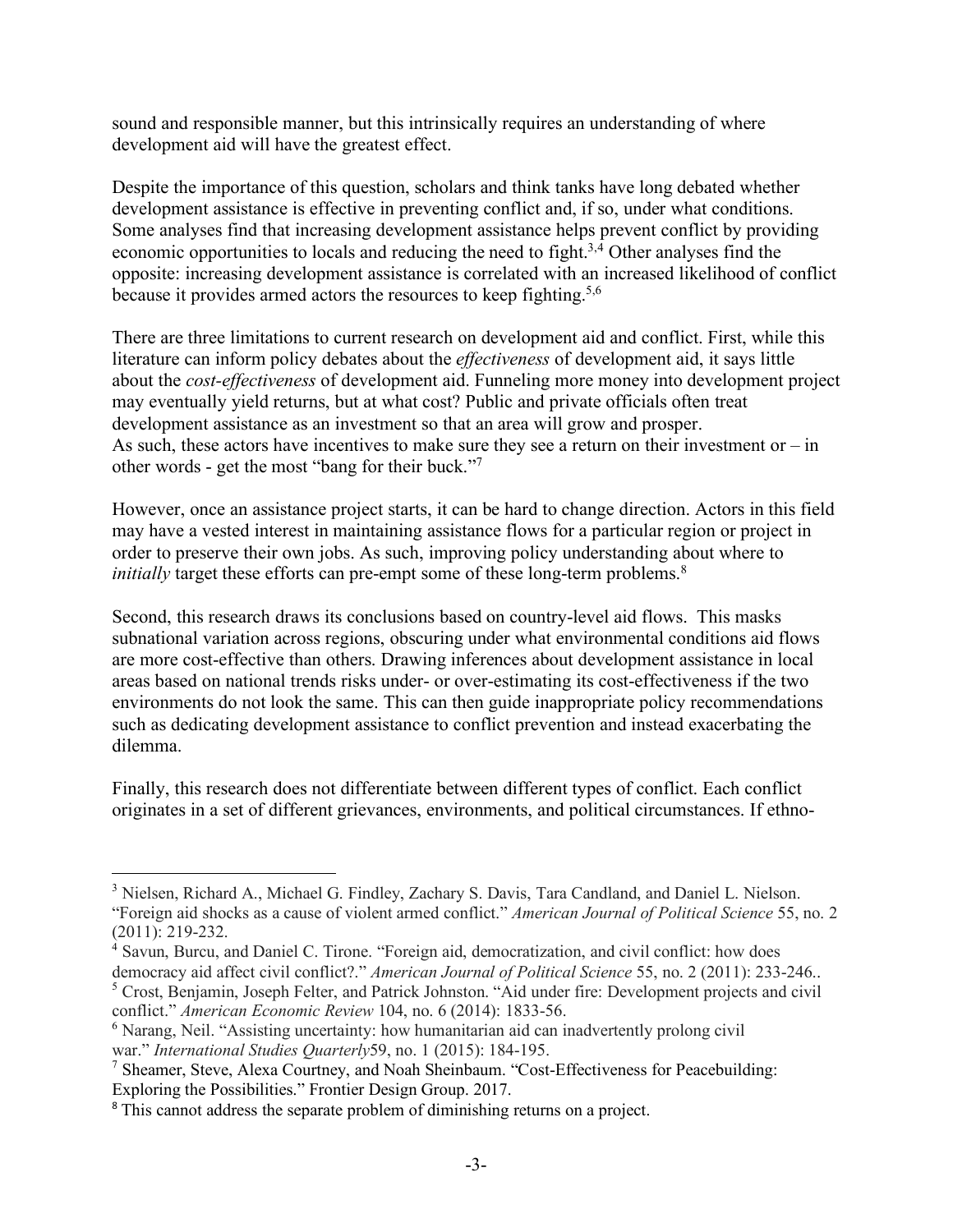nationalist conflicts emerge and evolve under different conditions than – for example – religious conflicts, then assistance might have countervailing effects in different circumstances.

This has immense policy implications for several current conflicts around the world. For example, peacebuilding efforts in Nigeria may need to take on wildly different forms depending on when and where the conflict lies. For the last ten years, Nigeria has faced two different conflicts in two different regions.<sup>9</sup> The ethno-nationalist separatist conflict in the richer, Niger Delta region protested the state's economic predation and exploitation of its oil wealth. The second religious, transnational conflict in the poorer, rural, north spearheaded first by a murky organization known as the Nigerian Taliban and later Boko Haram aimed to establish Shariah law and an Islamic state. These differences highlight the importance of studying different kinds of violent conflict, studying the cost-effectiveness of various types of preventive action, and beginning to draw some conclusions about what types of help are most likely to do some good in those types of situations. Development aid may be useful in addressing one type of conflict, but not the other.

This report addresses three questions related to the cost-effectiveness of development aid and conflict prevention:

- (1) What is the cost-effectiveness of aid in preventing conflict?
- (2) Does the cost-effectiveness of aid vary across different types of conflict prevention?
- (3) What factors increase the cost-effectiveness of aid?

Through this line of questioning, it addresses the limitations raised above. It accomplishes this by (1) asking research questions, which measure the cost-effectiveness of assistance, (2) employing more refined data about district-level aid flows instead of conventional country-level measurement, and (3) comparing results across different types of conflict. The report answers these questions by examining the historical cost-effectiveness of development aid programs on preventing conflict recurrence in five countries: Colombia, Bangladesh, Nigeria, Philippines, and Iraq. The report focuses on these five countries because they each exhibit a large number of local militant organizations and large variation across districts in conflict dynamics.

#### **3 Procedure and Methods**

The report evaluates the cost-effectiveness of World Bank-administered aid based on whether – and at what cost – it helps prevent future conflict occurrence. It accomplishes this by integrating existing geocoded aid data (the *cost* of a program) with new geocoded data on armed conflict incidents (the *effectiveness* of a program in preventing conflict). In other words, the cost is measured by how much aid the World Bank invests in a particular district and effectiveness is measured by the likelihood of a district experiencing future conflict given this aid. <sup>10</sup> The World Bank recently released geocoded aid data from 1995 to 2014, which is hosted by the Aid Data

<sup>&</sup>lt;sup>9</sup> "Fighting on All Fronts: Insecurity in Nigeria." The Economist. 2016.

<sup>&</sup>lt;https://www.economist.com/middle-east-and-africa/2016/04/02/fighting-on-all-fronts>

<sup>&</sup>lt;sup>10</sup> Future work could also try to incorporate information from the Costs of War project at the Brown University Watson Institute for International and Public Affaris to measure effectiveness as the cost of future conflict as well.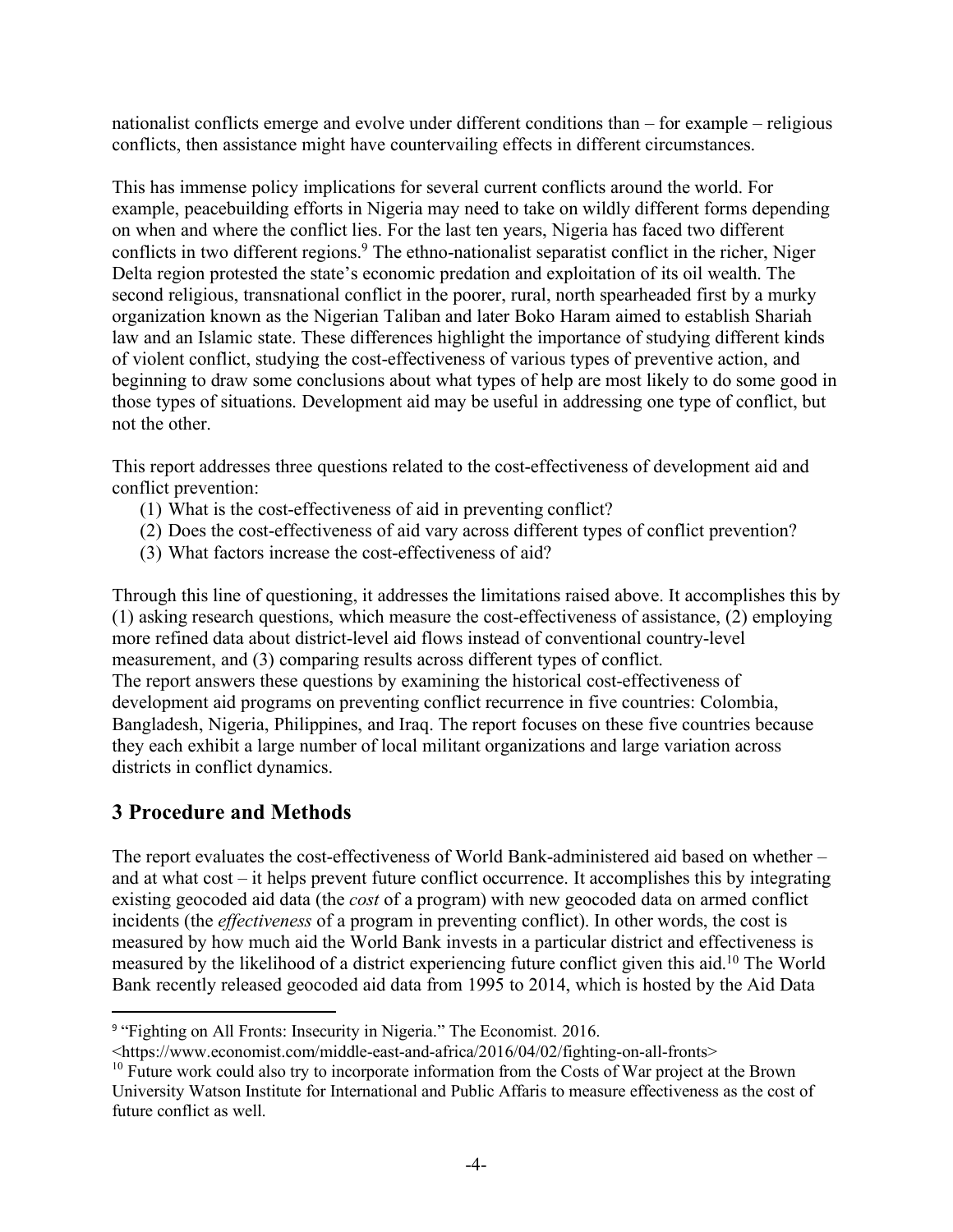Project at William and Mary.<sup>11</sup> The Armed Group Dataset at Stanford University records information about the characteristics and duration of nearly 1,000 different armed conflicts around the world to provide insight into subnational variation.<sup>12</sup>

The unit of analysis is the administrative district-year in 5-year increments (2000, 2005, 2010). The district-level records the boundaries at the administrative or province level.<sup>13</sup> I choose to look at how aid over the previous five years affect the likelihood of future conflict in the following year because aid packages are dispersed over multiple years.<sup>14</sup> In order to partially address the resulting concern of whether conflicts attract more aid or whether aid attracts more conflict, I employ a method called "lagging" which compares aid flows in one year to conflict patterns in a separate year. It is very hard to disentangle the individual effects of any aid package on the likelihood of conflict. Since aid flows are not normally distributed, I log the variable in order to make sure I derive accurate estimates.15

The analysis uses a series of statistical models to estimate the cost-effectiveness of development aid on conflict. The key metric – cost-effectiveness of aid - is measured by the slope, *m*, of a regression line between development aid on the x-axis and conflict incidence on the y-axis.16 The simplest interpretation is how much a 1% increase in development aid leads to a *m%* probabilistic change in conflict. Negative probabilistic changes indicate aid is effective in reducing the probability of conflicts; positive probabilistic changes indicate aid is effect in increasing the probability of conflict. Larger coefficient sizes indicate that a fixed amount of aid is increasingly cost-effective.

There are three notes of caution in interpreting the results of the following analysis. First, aid is not distributed at-random, which prevents causal analysis in this setting. The results here characterize general relationship between aid and conflict, but policy-makers cannot infer they are directly causal. Second, it only focuses on five countries, which limits the generalizability of the findings. However, I control for country-specific factors that could also affect the likelihood of conflict as well as whether the district also experienced conflict in a previous year. Third, the time scale is limited. Some argue that the character of conflicts since 2011 have changed dramatically due to a proliferation of armed groups, which might undermine the policy

 $\overline{a}$ <sup>11</sup> Goodman, S., BenYishay, A., Runfola, D., 2016. Overview of the geo Framework. AidData. <geo.aiddata.org>

<sup>&</sup>lt;sup>12</sup> Malone, Iris. "Armed Group Dataset, 1970-2012." Working Dataset. Stanford University. <https://web.stanford.edu/~imalone/data.html >

<sup>&</sup>lt;sup>13</sup> To better understand what a district-level focus means, consider, for example, if the report hypothetically looked at aid flows inside the United States. Conventional reports would look at the grand sum of aid flows to the United States instead of differentiating between aid flows at the district (state) level of California versus Nevada. By looking at the district-level, the accuracy of the findings increases; there is a smaller risk of making the wrong inferences by drawing on national trends.

<sup>&</sup>lt;sup>14</sup> Data download limitations from the Geocoded Aid Data prevent more fine-grained analysis. <sup>15</sup> If the aid flows were uniformly distributed, then I would be able to estimate the effect of, say, a \$1 increase in aid flows. However, a 1% change in aid flows in the lowest quantile is different than a 1% change in aid flows in the next quantile. For usability, I later draw some inferences about the effects based on what a typical (median) district looks like.

<sup>&</sup>lt;sup>16</sup> This is the same as the structural equation  $y=mx + b$  where *m* is the slope, *b* is the y-intercept, and *x* is the main parameter of interest like aid.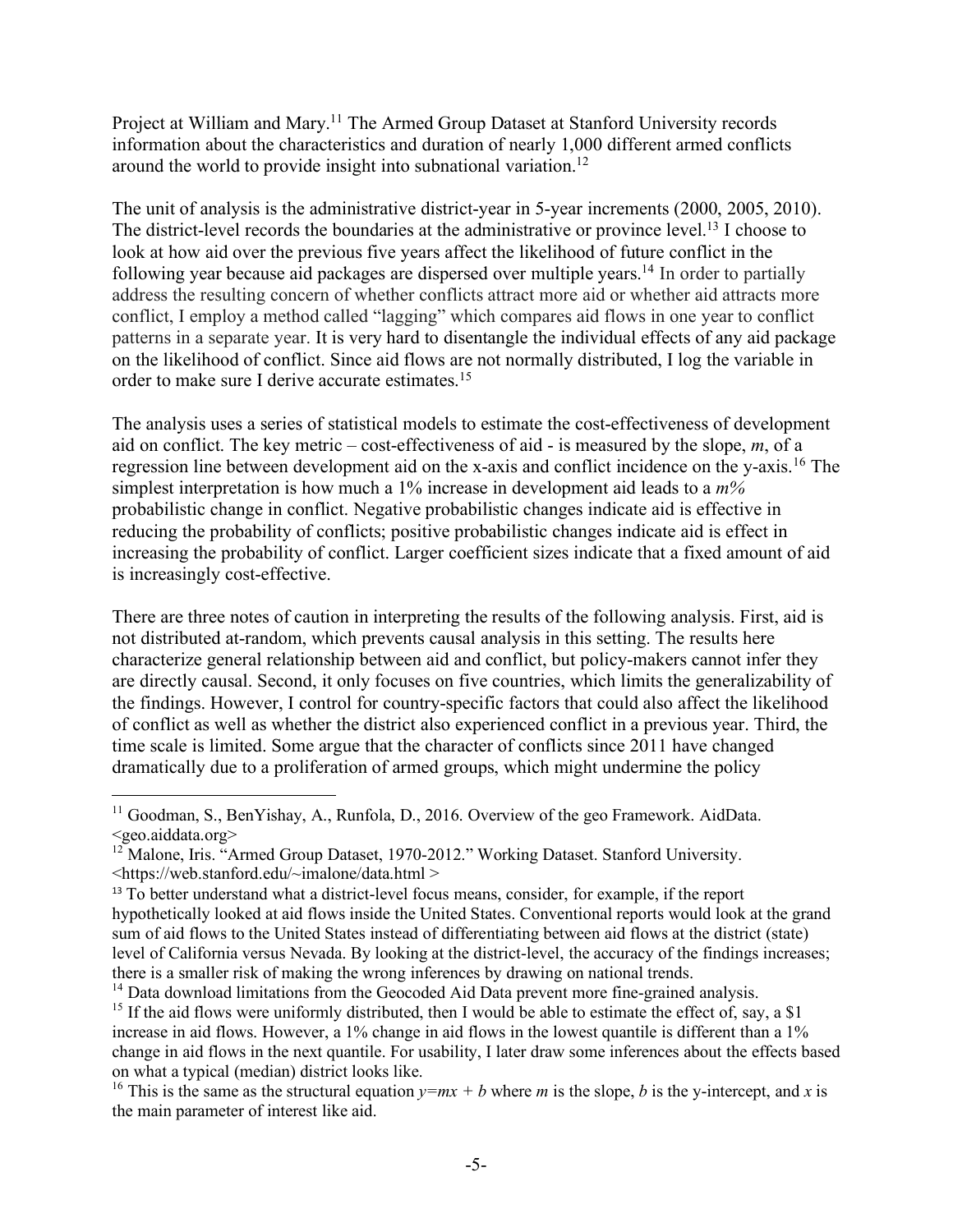implications of these results. <sup>17</sup> However, I also control for time-varying shocks and look at how the number of groups moderates the cost-effectiveness of development aid.

#### **4 Results**

 $\overline{a}$ 

#### **4.1 Initial Findings**

The first set of results looks at whether development assistance prevents *any conflict* and at *how much* development assistance prevents conflict.<sup>18</sup>

I first examine whether development assistance prevents *conflict incidents*. I disaggregate between four different outcome variables:

- Baseline: Any conflict
- Religiously-motivated conflict
- Ethno-nationalist conflict
- Leftist conflict

For each outcome variable, I measure the number of future militant incidents associated with this I choose these three ideological measures because they collectively describe most types of conflict. For example, we tend to think about conflicts in the world as (1) religious conflicts in the Middle East and North Africa perpetrated by groups like ISIS or Al Qaeda, (2) ethnonationalist conflict in Sub-Saharan Africa and Asia like the Rohingya in Burma or Tuareg in Mali, and (3) leftist revolutionary conflicts in Latin America and Asia like the FARC in Colombia or Communist Party of India-Maoist in India. These categories are not mutually exclusive.

To illustrate the trend in the data, I plot the number of different conflict incidents by the amount of aid given to a district in **Figure 1**. I then add a best-fit line in each graph to capture the relationship between the two variables. The slope of each line in **Figure 1** captures the costeffectiveness of aid flows on a particular type of conflict prevention in each country.

<sup>&</sup>lt;sup>17</sup> "There's Been a Global Increase in Armed Groups. Can They Be Restrained?" New York Times. June 18, 2018. <https://www.nytimes.com/2018/06/18/magazine/armed-groups-increase-sudan-icrc.html> <sup>18</sup> In both set-ups, I use a Poisson model to estimate the number of conflict incidents since the outcome is a count variable. I cluster my standard errors by the district to correct for differences between districts that affect the likelihood of conflict as is standard in the literature.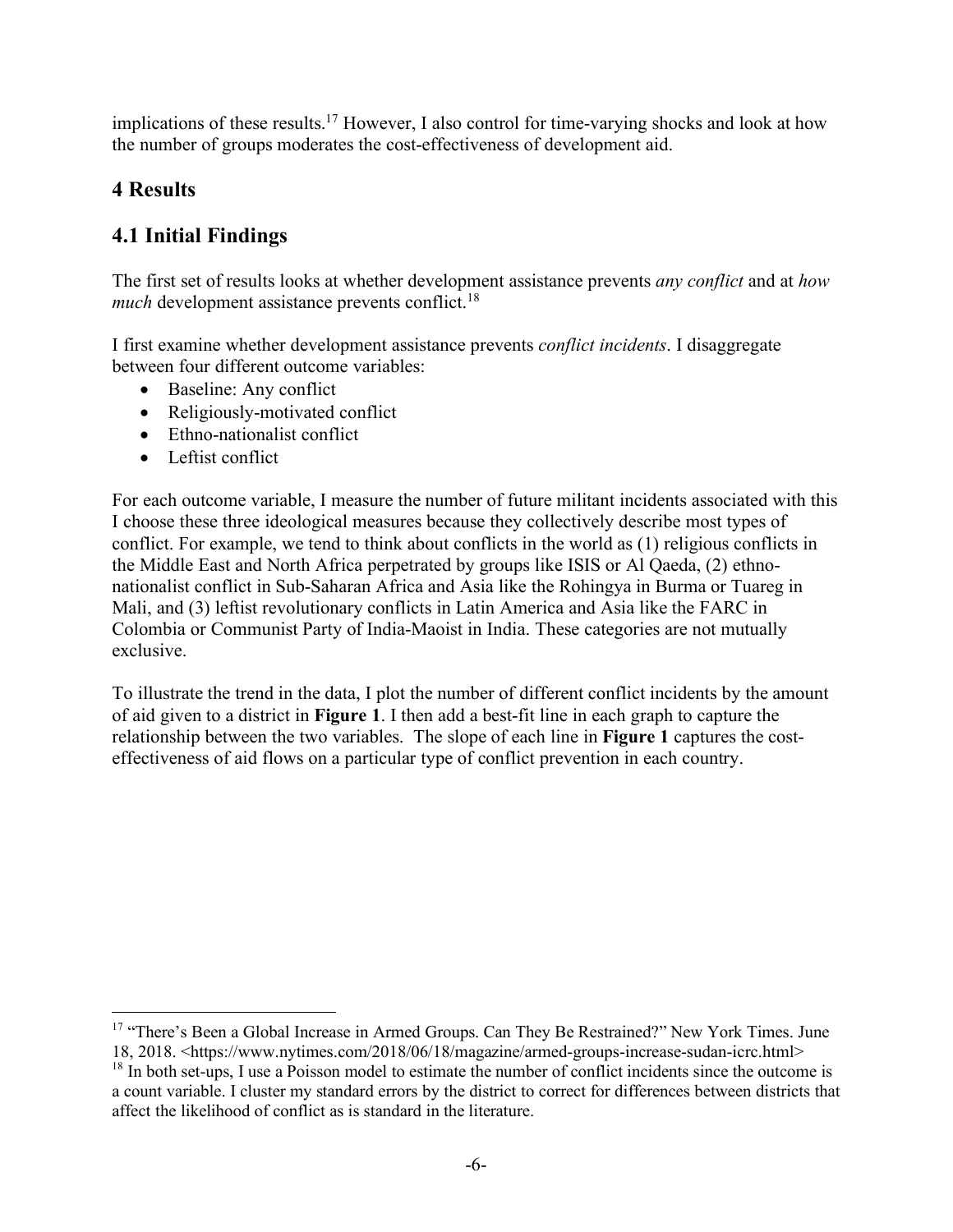

**Figure 1.** Incident-Aid Trends by Country and Ideology.

The results in **Figure 1** highlight a large amount of variation in conflicts and aid flows across countries. Notably, increasing aid in Colombia seems correlated with increasing numbers of leftist conflict.19 In contrast, increasing aid flows in the Philippines seem correlated with decreasing numbers of future ethno-nationalist conflict. In other countries like Bangladesh, the slope – or cost-effectiveness – of increasing aid flows on conflict is relatively flat. This informally suggests that there are diminishing returns to aid against certain types of conflict.

Since the trends presented above could be driven by country-specific factors or previous conflict histories, I estimate these relationships using a more robust set of statistical procedures. The results are summarized in **Table 1**.

<sup>&</sup>lt;sup>19</sup> This finding is puzzling and may partially be an outlier due to the start of Plan Colombia in 2000. When the U.S. launched Plan Colombia in 2000, its original aim was to provide economic assistance in order to undermine the drug trade within Colombia. At the time, left-wing militant organizations in Colombia heavily relied on drug trafficking revenues to support their fight. Future research should expand the sample to examine other countries in Latin America or other countries at-risk for leftist conflict to identify whether this is a systematic trend. That said, the policy implications are minimal given that most conflicts in 2018 are ethno-nationalist or religious in ideological nature.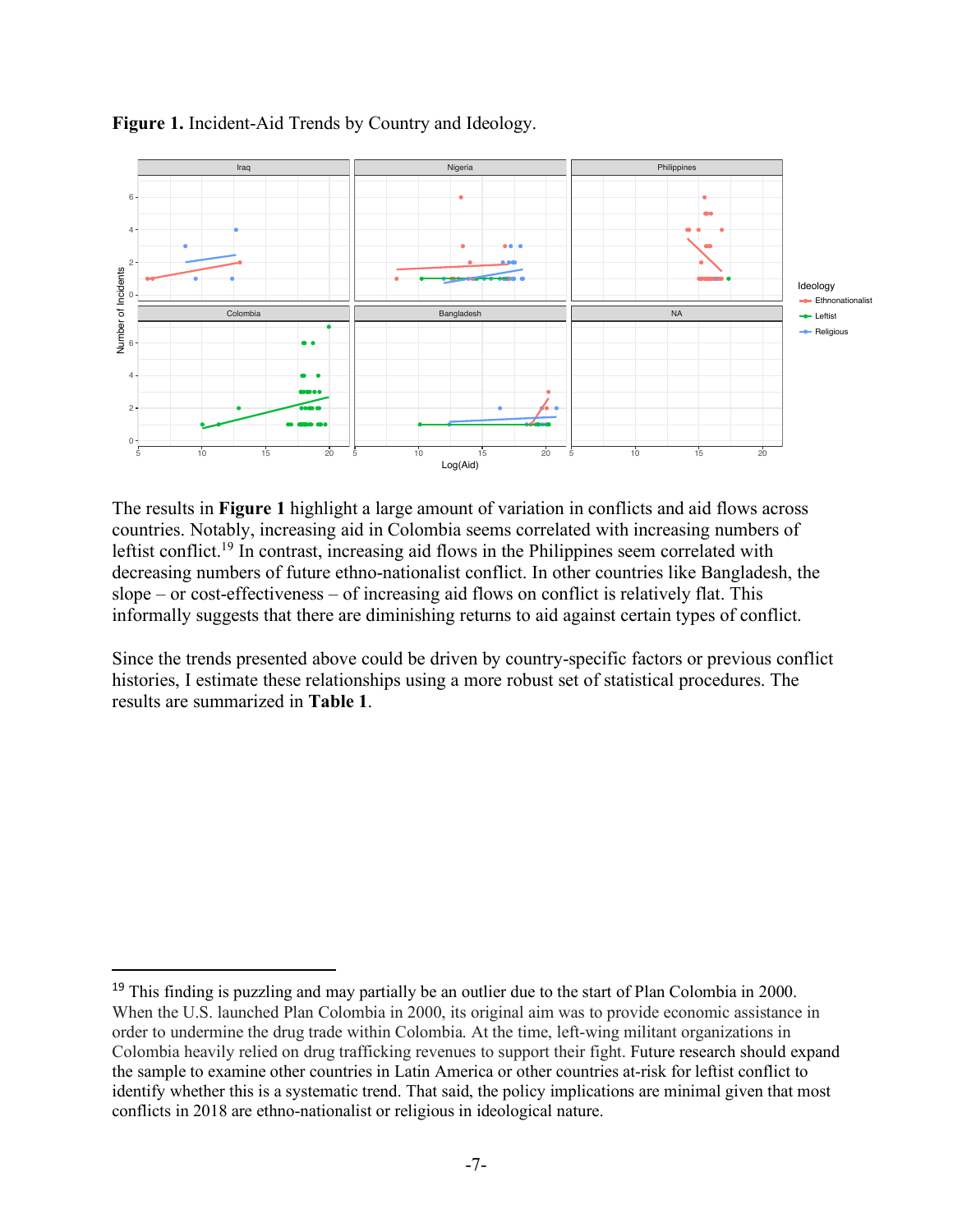| <b>Conflict</b><br><b>Prevention</b><br><b>Outcome</b> | <b>Description</b>                                                                                          | Cost-<br><b>Effectiveness</b><br>Return <sup>20</sup> |
|--------------------------------------------------------|-------------------------------------------------------------------------------------------------------------|-------------------------------------------------------|
| Any Conflict                                           | A 1% percent increase in aid is significantly correlated<br>with a 18% increase in the number of incidents. | $+18%$                                                |
| Religious Conflict                                     | A 1% percent increase in aid is <b>not correlated</b> with an<br>increase in the number of incidents.       | $\sim 0\%$                                            |
| Leftist Conflict                                       | A 1% percent increase in aid is correlated with a 22%<br>increase in the number of incidents.               | $+22\%$                                               |
| Ethno-Nationalist<br>Conflict                          | A 1% percent increase in aid is correlated with a 10%<br>decrease in the number of incidents.               | $-10\%$                                               |

**Table 1.** Effect of Development Aid on Local Conflict Prevention Outcomes

The results are striking. The results suggest that the cost-effectiveness of aid varies across different types of conflict prevention. If we do not differentiate between different types of conflict, then development assistance looks counter-productive. If we differentiate between types of conflict, we find major differences in the cost-effectiveness of aid on conflict depending on the type of conflict. Aggregating different types of conflict can lead to misleading conclusion about the cost-effectiveness of development assistance on conflict.

In addition, the results suggest that small changes in development aid is cost-effective, but under vastly different conditions. Development assistance is cost-effective at *increasing* the likelihood of leftist conflict. Development assistance is not cost-effective at preventing religious conflict. Development assistance is cost-effective at *decreasing* the likelihood of ethno-nationalist conflict. The baseline expected number of ethno-nationalist incidents in any given district-year is about 0.35. A 1% increase in aid at the median quantile corresponds to an increase of about \$260,000 and a 0.1 decrease in the number of ethno-nationalist conflict incidents. Thus, for a median district, an increase of approximately \$2,500,000 in aid is associated with a reduction in at least one ethno-nationalist incident breaking out. In contrast, an increase of approximately \$2,500,000 in aid is associated with an *increase* in the likelihood of 2 leftist incidents.

It suggests that mixed findings over the relationship between aid and conflict stem from the pooling of different conflicts into previous analyses. In this analysis, development aid only reduces the probability of ethno-nationalist conflict. When applied to religious conflicts, it risks making conflict more likely. Why?

One reason may be due to the different conditions under which each type of conflict emerges. Ethno-nationalist conflicts often start because local communities protest the poor economic conditions in their areas. Development aid will improve the welfare of local citizens by providing services, jobs, and basic infrastructure for communities. This will reduce their motivation to fight making conflict less likely. In contrast, religious conflicts are rooted in different belief systems than ethno-nationalist conflicts. Development aid does not address the

<sup>&</sup>lt;sup>20</sup> This metric records the probabilistic change in conflict per 1% increase in development aid.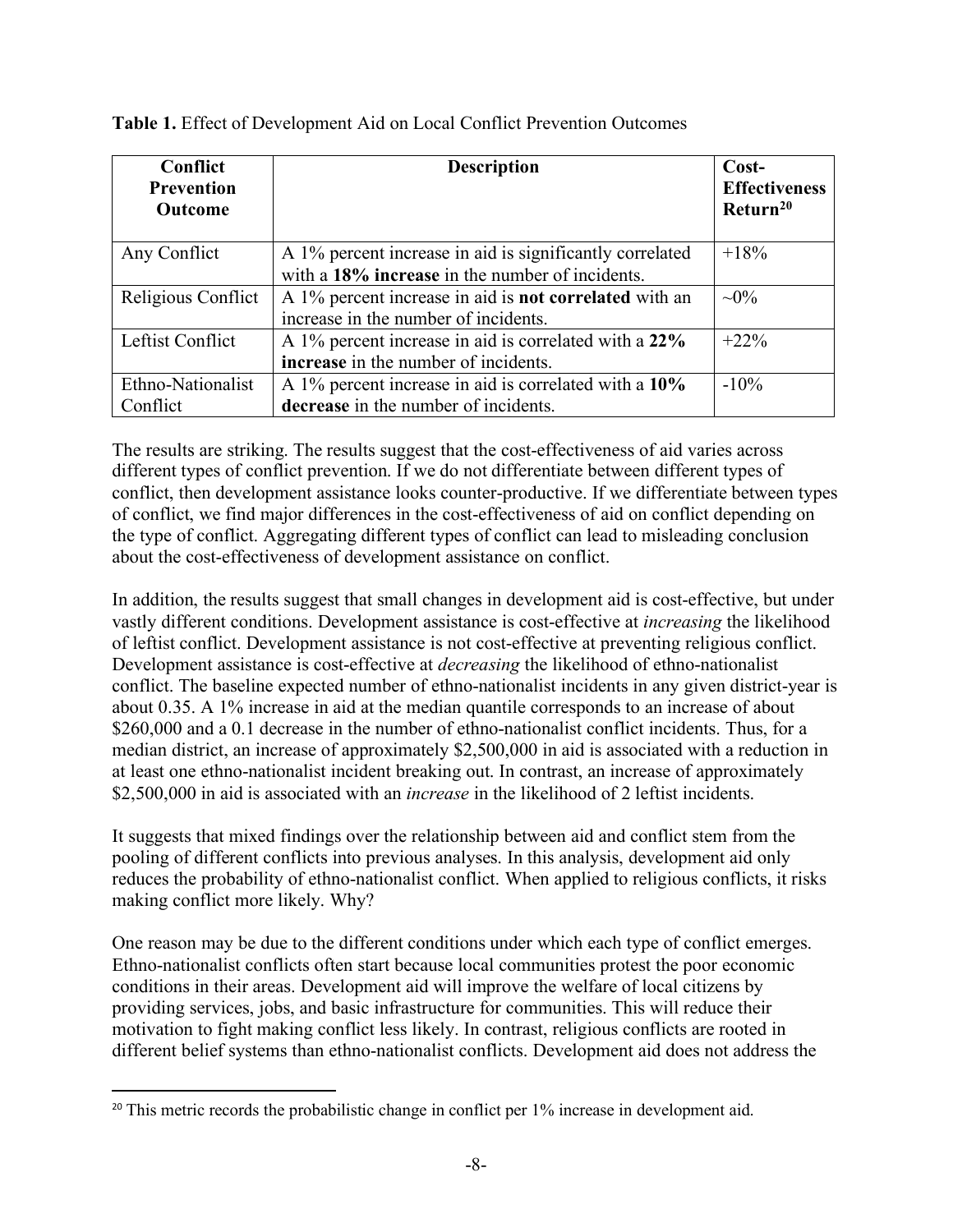underlying grievances driving religious conflict and does not reduce a community's motivation to fight. Further, religious armed groups might receive support from transnational, religious actors like Al Qaeda. This external support could reduce their dependence on local communities and make local development programs less effective at the margins.

#### **4.2 Conditional Findings**

 $\overline{a}$ 

U*nder what* conditions is development assistance most cost-effective? While the results in the previous section suggest aid is *most* cost-effective at peacebuilding in ethno-nationalist conflicts, it is possible aid may be even *more* cost-effective under certain environmental conditions.

What follows are five possible moderating variables that could shift the cost-effectiveness of aid on ethno-nationalist conflict prevention.

- **GDP and State Capacity:** Scholars typically believe that increasing state capacity increases the likelihood of peace. <sup>21</sup> However, some policy-makers believe that state capacity fuels conflict and the breakdown of peace by making it easier for state officials to use force against discriminated populations.22 It is thus possible that increasing GDP might moderate -- or affect -- the cost-effectiveness of aid on preventing ethno-nationalist conflict.
- **Urbanization (Population Density):** Over the last two decades, conflicts and peacebuilding efforts have shifted from traditional, rural environments to cities.23 Scholars note that increasing urbanization likely leads to more collateral damage.<sup>24</sup> As more development aid is allocated towards reconstruction efforts in urban settings, it can be increasingly cost-effective by being able to service more people in one setting.
- **Border Distance:** Armed conflicts closer to the border and typically further from the capital – are harder to triage because there are increased logistical burdens to providing services and peacebuilding programs. Newer work finds that state capacity in these peripheral regions is also much weaker.25 The delivery of development aid to more peripheral areas may be more cost-effective than the delivery of development aid because it is less frequent and so posed to have a larger-than-normal impact.
- **Conflict Legacy:** I define conflict legacy as a country with a history of intra-state violence. Countries that experience conflict tend to be at-risk for conflict recurrence. 26 Development aid may decrease the cost-effectiveness by enticing armed groups to keep

<sup>21</sup> Fearon, James D., and David D. Laitin. 2003. "Ethnicity, insurgency, and civil war." *American Political Science Review.* 97(1): 75-90.

<sup>&</sup>lt;sup>22</sup> Interview with Senior Government Official. September 2017. Washington, D.C.

<sup>&</sup>lt;sup>23</sup> See, for example, urban fighting in the Syrian Civil War (2011-present) and the Iraqi Insurgency (2003-2011).

<sup>24</sup> Kilcullen, David. 2015. *Out of the mountains: The coming age of the urban guerrilla*. Oxford University Press.

 $25$  Lee, Melissa, and Nan Zhang. 2017. "Legibility and the informational foundations of state capacity." *The Journal of Politics* 79(1): 118-132.

<sup>26</sup> Walter, Barbara F. 2004. "Does conflict beget conflict? Explaining recurring civil war." *Journal of Peace Research* 41(3): 371-388.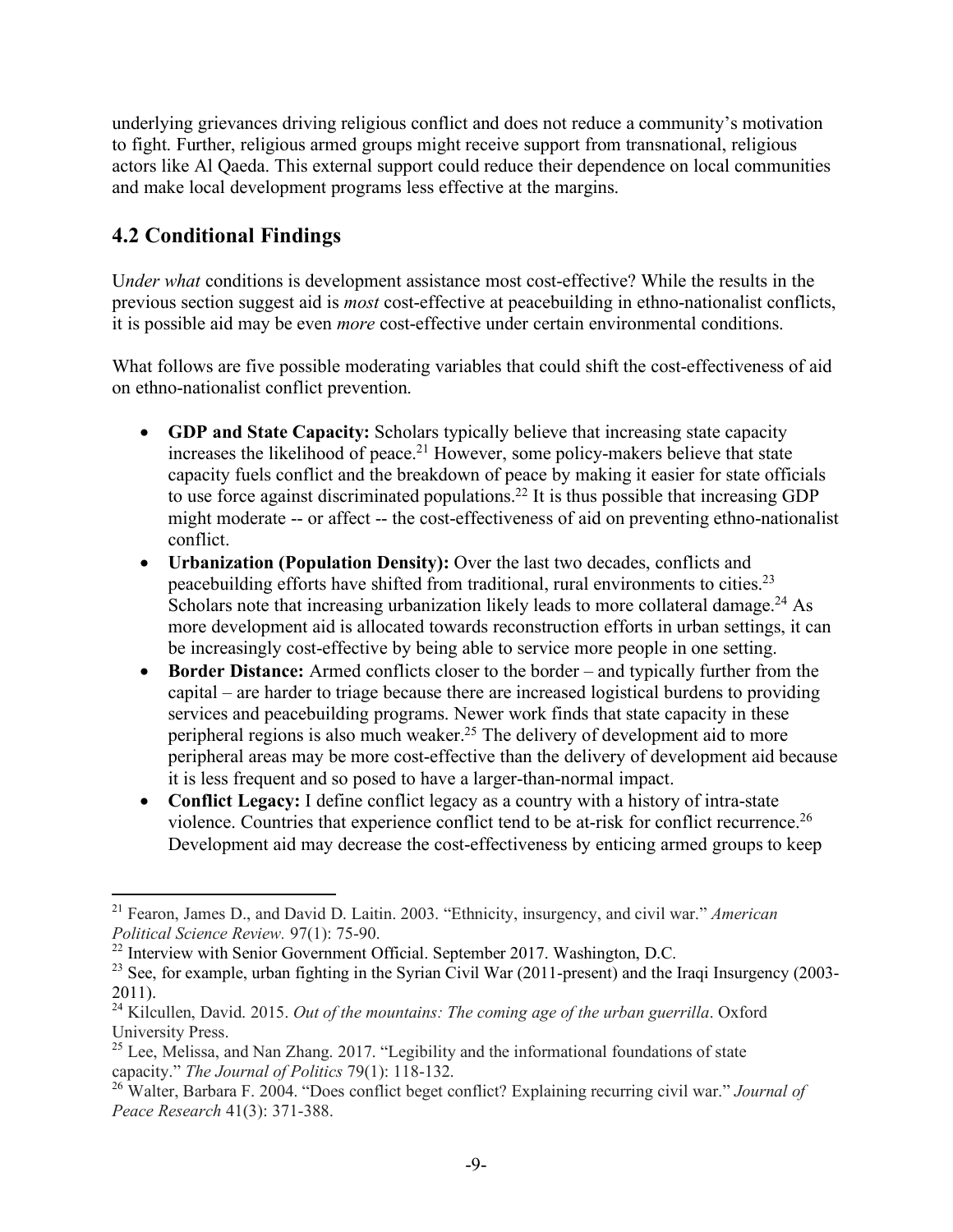fighting or it may increase the cost-effectiveness by being used for more tailored programs based on prior conflict knowledge.

• **Conflict Fragmentation (Number of Armed Groups):** I define conflict fragmentation by the number of multiple armed groups fighting in an area. As the number of armed groups grow, the conflict becomes more fragmented and vice versa. In areas with a larger number of armed groups, there is a lot of competition between groups for resources like fighters.27 As the number of armed groups grow, it becomes harder for any one group to provide enough resources, wages, or support to keep one fighter employed. This can make it easier for development aid programs to compete militant organizations and make development aid more cost-effective in peacebuilding.

For each type of conflict, I estimate the *marginal effect* of these factors on the cost-effectiveness of aid, holding the moderator variable at its median value. The key parameter of interest is the marginal effect of aid flows on conflict prevention as the moderating variable increases. When the marginal effect is positive, it indicates the moderator reduces the cost-effectiveness of aid on conflict. When the marginal effect is negative, it indicates the moderator variable increases the cost-effectiveness of aid on conflict.

| Conflict<br><b>Prevention</b><br>Outcome | <b>Moderator</b>       | <b>Description</b>                                                                                    | <b>Marginal</b><br><b>Effect at</b><br><b>Median</b> |
|------------------------------------------|------------------------|-------------------------------------------------------------------------------------------------------|------------------------------------------------------|
| Ethno-Nationalist<br>Conflict            | <b>GDP</b>             | The marginal effect of increasing GDP on<br>the cost-effectiveness of aid is negative.                | $-11\%$                                              |
|                                          | Urbanization           | The marginal effect of increasing<br>urbanization on the cost-effectiveness of aid<br>is negative.    | $-8%$                                                |
|                                          | Border<br>Distance     | The marginal effect of increasing border<br>distance on the cost-effectiveness of aid is<br>negative. | $-11\%$                                              |
|                                          | History of<br>Conflict | The marginal effect of a conflict legacy on<br>the cost-effectiveness of aid is negative.             | $-39%$                                               |
|                                          | Fragmentation          | The marginal effect of increasing armed<br>groups on the cost-effectiveness of aid is<br>negative.    | $-23%$                                               |

**Table 2.** Moderating Variables and Cost-Effectiveness

 $\overline{a}$ 

The results from the moderating analysis reveal that 2 factors – **conflict legacy and fragmentation – substantively shape the cost-effectiveness of aid**. Further, these effects are

<sup>&</sup>lt;sup>27</sup> Cunningham, Kathleen Gallagher, Kristin M. Bakke, and Lee JM Seymour. "Shirts today, skins tomorrow: Dual contests and the effects of fragmentation in self-determination disputes." *Journal of Conflict Resolution* 56, no. 1 (2012): 67-93.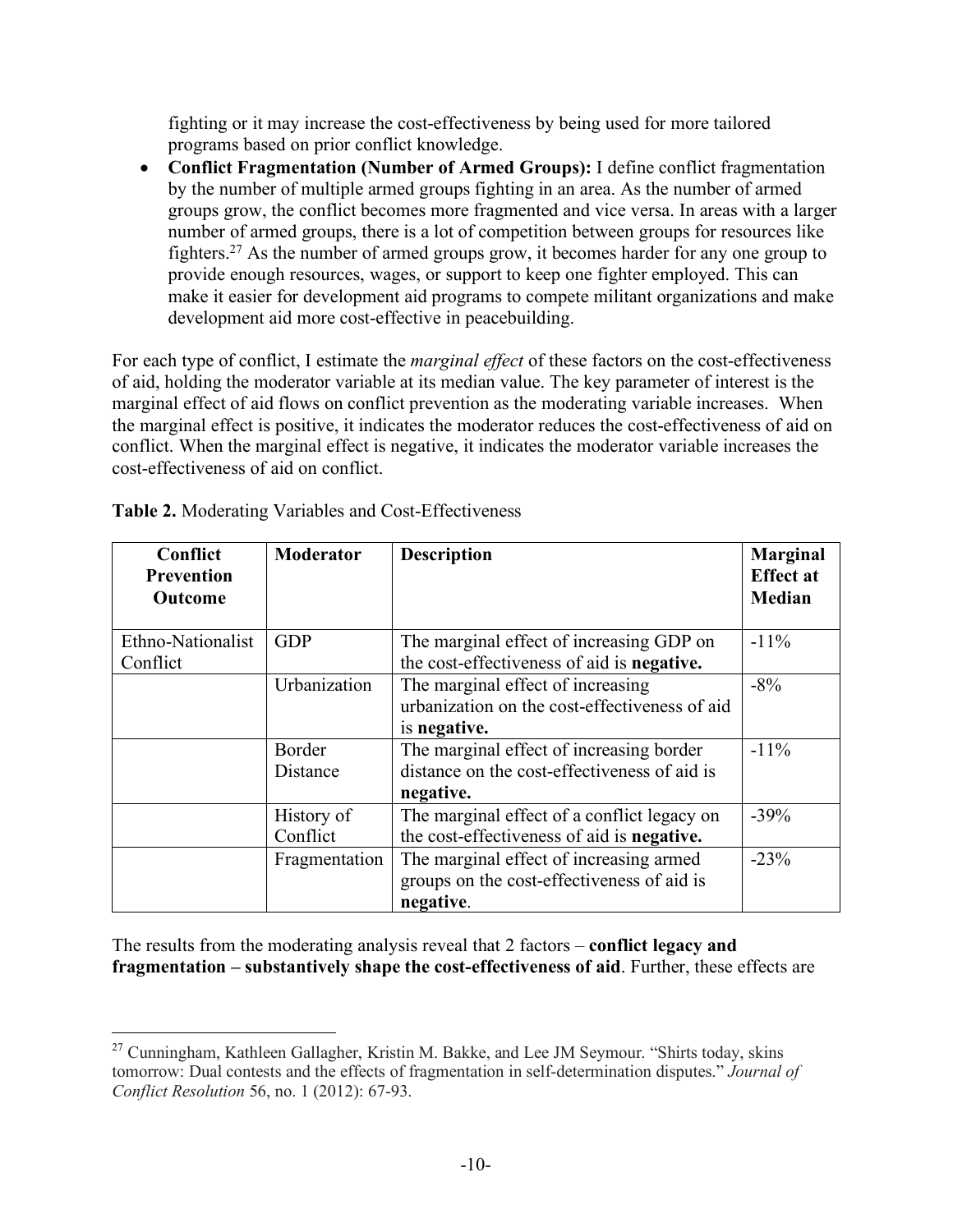highly conditional on the type of conflict policy-makers are trying to prevent. These can be summarized by the following:

- The marginal effect of moderating variables on ethno-nationalist conflict prevention efforts is negative. In other words, **development aid in more urban, rich, or areas close to the border are more cost-effective than development aid in more rural or poor areas.**
- A larger number of armed groups **decreases** the cost-effectiveness of development aid against **ethno-nationalist conflict prevention**.
- A historical legacy of ethno-national conflict **decreases** the cost-effectiveness of development aid against **ethno-nationalist conflict prevention**.

To illustrate the marginal effect of fragmentation, I plot the interaction between fragmentation and development aid in **Figure 2**. The coefficient is the estimated cost-effectiveness of aid on conflict prevention as the number of armed groups within a country increases. The result illustrates that while the marginal effect is negative the error bars – or uncertainty - around this estimate is also increasing. While development aid may become more cost-effective as the number of armed groups increases, the variance or noise surrounding this estimate also increases.



**Figure 2.** Marginal Effect of Fragmentation on Development Aid for Ethno-Nationalist Conflict

#### **5 Conclusions**

Development assistance is one of the most prevalent tools in peacebuilding today, but difficult to study. Despite the seemingly important benefit of understanding the cost-effectiveness of aid of conflict, policy-makers have lacked the conflict data to study this question before now. New data on different types of conflict sheds new, important insight into the conditions under which development aid is most cost-effective.

This report identifies when and where development assistance has the largest preventative effect on conflict. Using new conflict data and district-level aid data reveals: